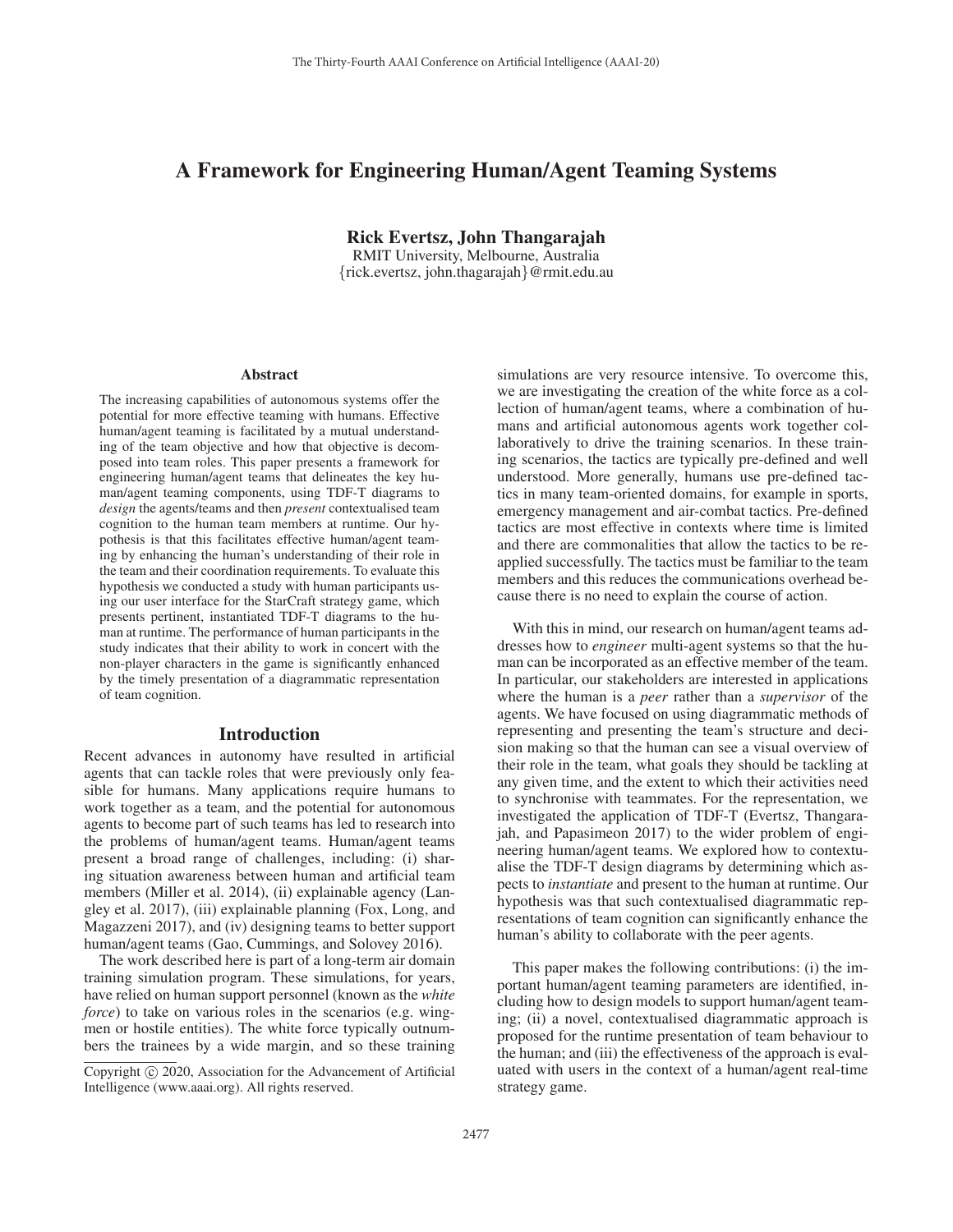## Background

In principle, human/agent interaction can span a wide spectrum, from control of the agent's concrete *actions* by the human, through supervisory control in terms of abstractions such as *goals*, to team-oriented applications where the human is one among a number of peers, some of which are artificial. Joint activity can involve various types of mutual behaviour (Bradshaw, Feltovich, and Johnson 2012), in particular: co-allocation, cooperation and collaboration.

Teamwork. In the Multi-Agent Systems (MAS) field, Joint Intentions Theory (Cohen and Levesque 1991) is probably the most influential perspective on the behavioural dimension of teamwork. It proposed that team behaviour should be modelled in terms of the collective constructs: *joint intention*, *joint commitment* and *joint persistent goal*. The notion of joint intention is taken to mean a joint commitment by the agents to pursue a collective goal within the context of some shared mental state. Effective team performance relies on having a mutual understanding of the joint goal and the current situation, and having mechanisms for coordinating the activities of the team members. Human/agent teams present further challenges because it is more difficult to share situation awareness and coordinate activity. Whereas artificial agents can typically transfer and share data structures and can be controlled in software, humans must rely on the external environment for communication and are free to act independently of the team; this complicates timely coordination with the artificial agents in the team.

The human/agent team problem overlaps with the more general issue of how to integrate heterogeneous agents into a cohesive team. TEAMCORE (Tambe et al. 1999) and Machinetta (Scerri et al. 2003) integrate heterogeneous agents by leveraging proxy agents to implement a homogeneous team layer that handles the coordination aspects independently of the heterogeneous agents.

Human Teams. Studies of exclusively human teams, e.g. (Espinosa et al. 2004), reveal that coordination can be both *explicit* and *implicit*. Explicit coordination occurs through mechanisms, such as commonly understood team tactics, plans and procedures, and also through verbal and non-verbal communication. Implicit coordination is achieved via meta-cognitive methods such as using shared mental models that allow teammates to anticipate each other's activities and needs, thereby fostering coordinated action (Espinosa et al. 2004). Such implicit coordination is possible when one is able to infer what one's teammates intend to do, and one way humans do this is by applying a *theory of mind* that incorporates the concepts of *belief*, *desire* and *intention* (Dennett 1987).

The Team as an Intentional Entity. The question then is: how do humans conceptualise teams and team decision making? Following Searle (Searle 1997), we argue that humans view the team as, in some sense, having its own mental state. A human team member will want to know what the *team* is meant to achieve, not merely what the individual agents are doing; an understanding of the overall joint objective and course of action being followed is key to understanding the team's behaviour.

Humans talk about the team in a way that gives it equivalent status to such abstractions as: *agent*, *belief*, *desire* and *intention*. When talking about a group of individuals working towards a common goal, humans talk about the team as if it were an entity with its own beliefs, desires and intentions. For example, one says that the *soccer team is trying to win the game*, or that the *platoon doesn't know that it is about to be attacked*. Although humans understand that the team is not a physical entity, it reduces cognitive complexity to treat it as if it is.

BDI-Based Team Modelling. Through the work of Bratman (Bratman 1987) on practical reasoning, Dennett's *intentional stance* (Dennett 1987) gave rise to the BDI (Beliefs, Desires, Intentions) paradigm, a popular modelling approach in the MAS community. In the BDI paradigm, agents have *desires* they wish to achieve, and use their *beliefs* about the world to inform the adoption of *intentions* that they commit to. We suggested above that humans naturally conceptualise a team as an *intentional entity with joint mental state*. We further argue that humans naturally conceptualise team cognition as being analogous to that of intentional individuals, namely humans, and for this reason we adopted the BDI paradigm to represent and present team behaviour in human/agent teams, and so used TDF-T (Evertsz, Thangarajah, and Papasimeon 2017) which is a BDI-based team modelling formalism, although other formalisms with similar teaming concepts could have potentially been used.

### Case Study and Testbed

The case study from the user evaluation we conducted will be used for the diagrammatic examples of the representational and presentational guidelines in the next two sections, and so it is presented here. A StarCraft (Sta 2018) testbed was developed to provide a simple sandbox environment for investigating human/agent teams independently of our stakeholder's training simulation environment, which is in regular use and so is often unavailable for running experiments. Note that the case study does not rely on participants having pre-existing knowledge of StarCraft.

In the case study (Figure 1), the human plays the role of one of four Marines tasked with guarding a Messenger (blue diamond) who must reach a remote base that is situated to the north of the start location. Enemy combatants (red triangles) wait in ambush and try to kill the Messenger. The human (green circle) and the three Marine agents (green squares) must prevent this by working together to defeat the enemy combatants whenever they attack. The assigned strategy is to form a defensive screen around the Messenger. The Messenger is responsible for navigating to the destination. The game ends when either the Messenger is killed or the group reaches the destination. In general, a Marine (including the human) can defeat a single enemy combatant one-onone, but will lose if faced with greater numbers. This means that if more than one enemy combatant attacks from a given direction, the Marines must fight together so that they are not outnumbered by the attackers.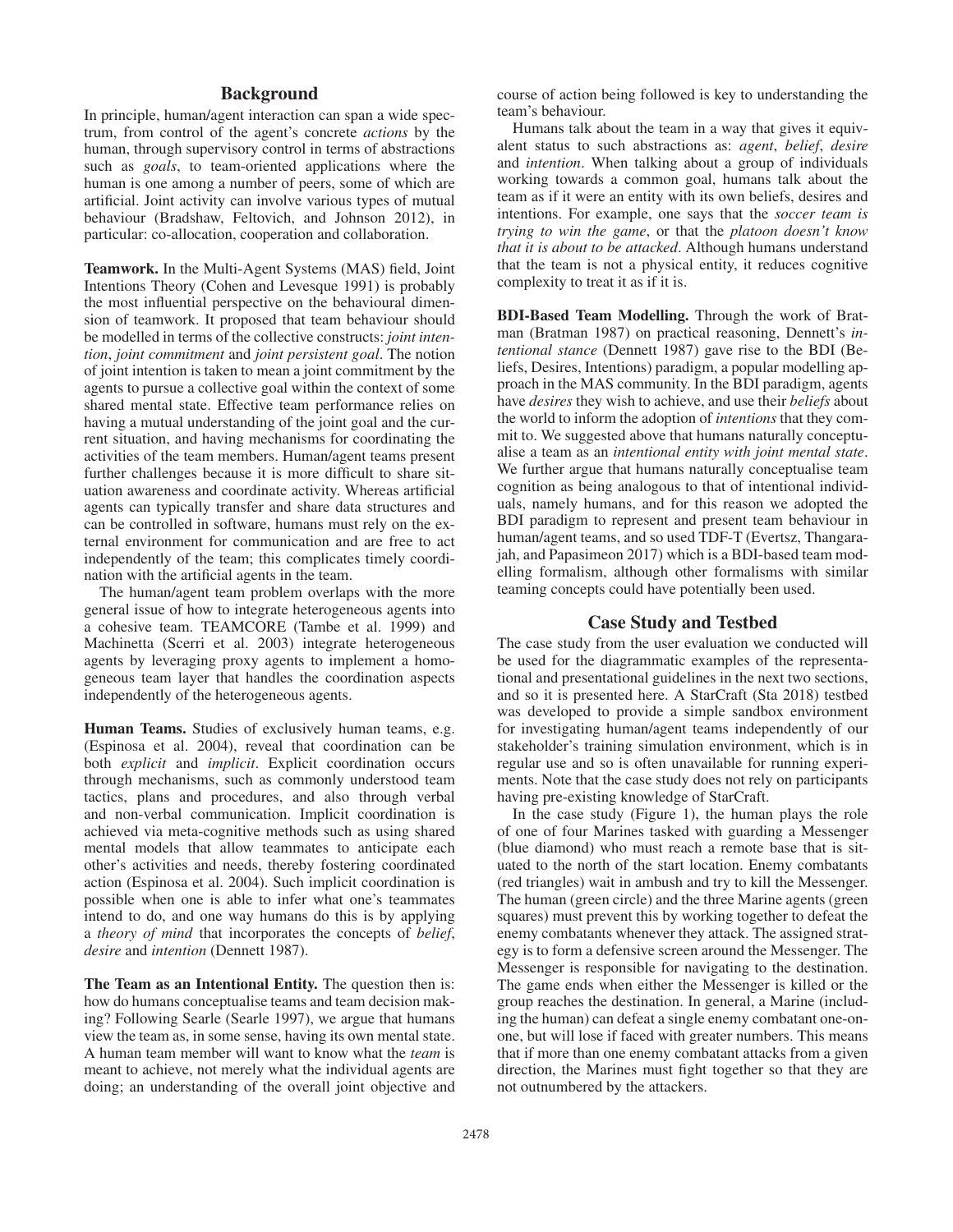

Figure 1: StarCraft/TDF-T testbed with instantiated team coordination plan

Figure 1 shows the layout of the interface we developed. The lefthand column provides the game-view display (top) of the entities in the scenario, allows commands to be sent to StarCraft, and shows the health of the Marine controlled by the human (middle green bar) and the inter-agent messaging of the team (bottom). Here, the game-view display shows the human (green circle) defending the north-west, while two Marines (green squares) attack the enemy (red triangle) to the east. The black area represents areas not yet visited by the team, the grey area shows areas visited, and the white area shows the region that is currently within the line of sight of the human-controlled agent. The middle section of the UI shows the *instantiated* TDF-T coordination plan that is currently executing; for illustrative purposes, instantiated values are underlined in red (underlining is not shown in the actual UI). The righthand side provides a menu of TDF-T diagrams that the user can inspect if needed.

## Engineering Human/Agent Teams

Although in all-agent teams it is generally accepted that the explicit modelling of teamwork is advantageous, e.g. (Tambe 1997), it is not essential. One can build MAS that do not embody explicit team structures and team plans, but instead represent the team and its coordination mechanisms *implicitly* through runtime inter-agent messaging. However, this is not practical in human/agent teams; in order to work effectively as part of the team, the human needs to have an overall understanding of the team's structure and the requirements for coordination as they relate to the human's role in

the team. The best way to communicate these team-level aspects to the human will depend on the characteristics of the domain, for example, how much time is available. Nevertheless, we argue that, regardless of the domain and the available medium for human/agent communication, it is impractical to present a team-level view to the human if it is not explicitly part of the *design* of the human/agent system. For example, the required roles need to be delineated, as well as team hierarchies and team coordination plans.

Over the last two years, together with our stakeholders, we have analysed a number of human/agent teaming scenarios with a view to distilling the important team-level modelling requirements; for example, we explored how the human can team with autonomous unmanned air and ground vehicles to provide an effective base protection capability. This resulted in the following engineering methodology for human/agent teams. The methodology addresses two key aspects of engineering human/agent teams: (i) *what* to represent, and (ii) *how* to represent those artefacts.

#### What Team Artefacts to Represent

Here we describe the key team-level artefacts that need to be represented to support human/agent teams and we also motivate their inclusion in the methodology; these are *strategies*, *role enactments*, *team structures*, *team beliefs* and *team coordination plans*.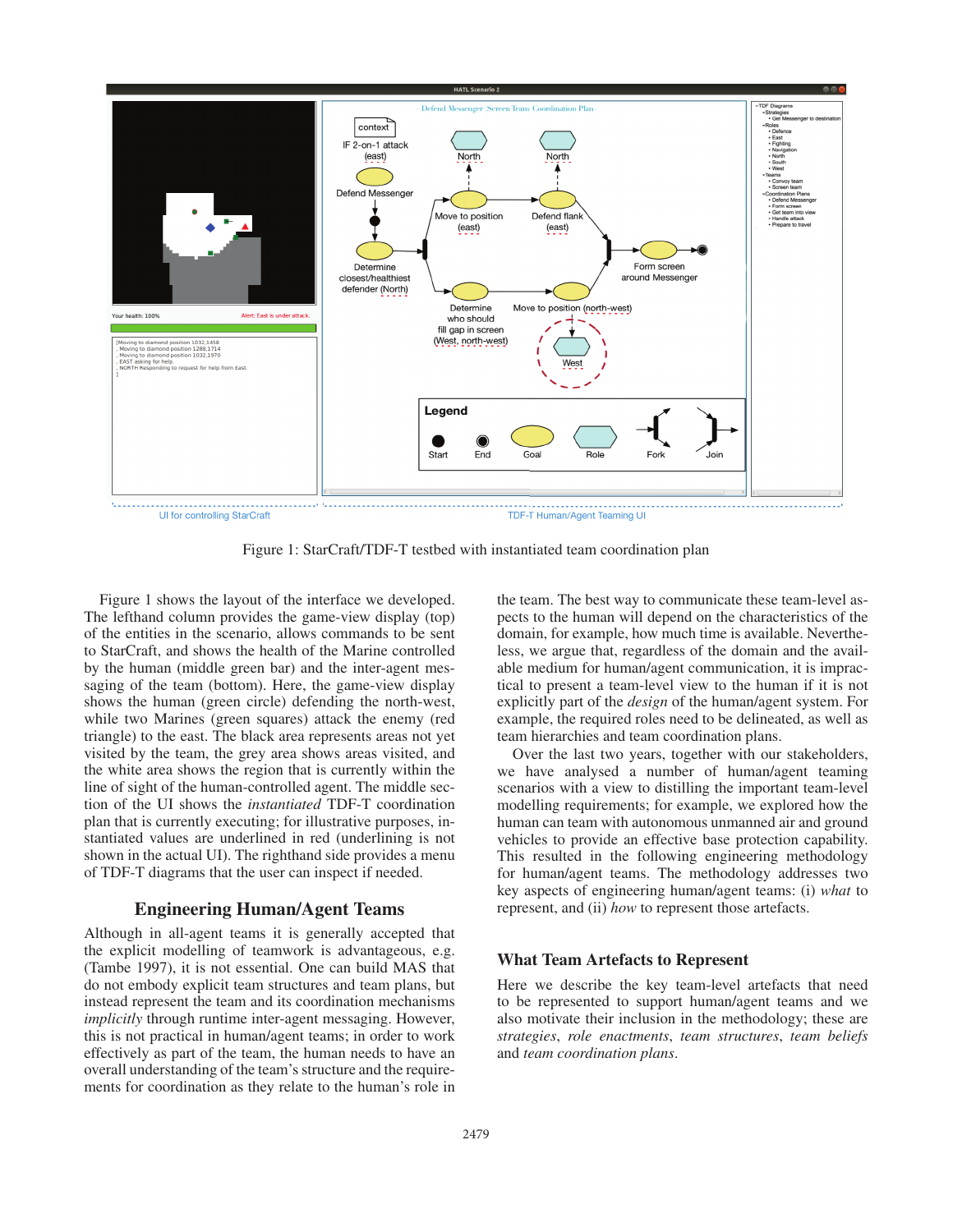

Figure 2: Overall strategy

Strategies: The high-level decomposition of the team goal into sub-goals is important because it enables the human team member to gain a rapid appreciation of the team's general approach to the problem. In TDF-T, this goal tree is represented as a *strategy*. A strategy decomposes the main goal into its sub-goals without specifying *how* those sub-goals are achieved or by *whom*. Figure 2 shows the case study strategy for taking a Messenger to a destination and shielding them on the way. The two sub-goals of 'Get Messenger to destination' are tried sequentially from left-to-right, and the 'Prepare to travel' goal has two concurrent sub-goals.

Role enactments: Goals represent what can be achieved by the system being modelled. In practice, goals are adopted by particular entities, whether individuals or teams. When modelling a system, it is useful to group related goals into *roles* (related in the sense that a role filler should take on the responsibility for achieving that group of goals). An entity's role not only represents a *responsibility* that it has, but also *functionality* that it must possess; after all, for a team to function effectively, its members should only take on the responsibility for roles they are capable of fulfilling. This is important in human/agent teams because it provides the human team member with a view of what goals they are expected to be able to achieve as part of their role in the team. Figure 3 shows a TDF-T Role Enactment diagram with the goals that the 'Defence' role is responsible for (enacted by the 'Screen' team, which the human will be a part of).

Team structures: In order for the human to fulfil their position in the team, it is important for them to understand the team's structure, and which agents/teams perform the various roles required. Figure 4 from the case study shows the



Figure 3: Role enactments



Figure 4: Team structure

structure of a 'Convoy' team that gets formed in response to the 'Form convoy' goal. It consists of a 'Defence' and a 'Navigation' role. The 'Navigation' role is enacted by a 'Messenger' agent and the 'Defence' role by the 'Screen' sub-team, which is decomposed into four roles enacted by 'Marine' agents. Note that these diagrams show agent/team *types* rather than *instances*, and will need to be instantiated at runtime.

Team beliefs: To function effectively, the team may need to share information about the current situation; in TDF-T this is represented in team belief sets (due to space constraints, not shown here). The members of the team can read/write from/to their team's belief sets, and in this way access and augment shared data within the team.

Team coordination plans: Up to this point, the team's overall strategy, roles, structure and shared data have been defined, but the coordination of the team members' activities has yet to be specified. In TDF-T, how a team responds to an event is specified by one or more team coordination plans. The team coordination plan uses roles to reference the team members whose activities need to be coordinated. It procedurally specifies sequencing, concurrency and timing.

An instantiated team coordination plan from the case study was shown in Figure 1. An uninstantiated plan has variables rather than the values underlined in red in the Figure, for example '?DEFENDER' rather than 'North'. This plan responds to the 'Defend Messenger' goal in the context where there is a two-on-one attack, and begins by determining which role should defend (binding '?DEFENDER' to 'North'). The plan then forks into two concurrent branches; the top branch sequentially and synchronously delegates the 'Move to position' and 'Defend flank' goals to the 'North' role (bound earlier). Concurrently, the plan determines who should fill the resulting gap in the defensive screen ('West' in this example) and the position to be filled ('north-west'), and then delegates the 'Move to position' goal to the 'West' role. Once both branches are complete, they join and the team reforms the screen around the Messenger.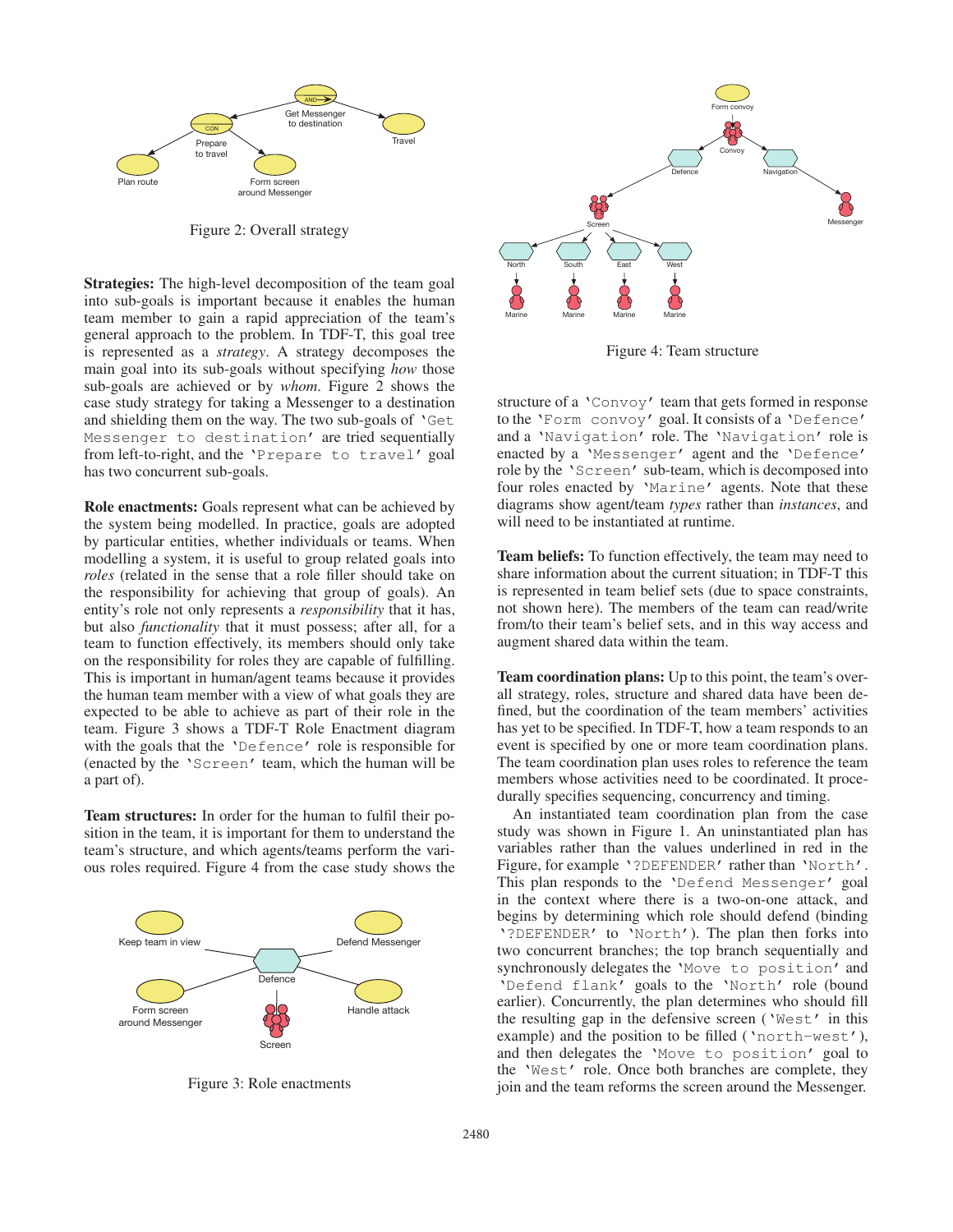#### How to Represent Team Artefacts

Here we describe *how* to represent the key team-level artefacts for human/agent teams as well as why these representational rules are important to the successful implementation of human/agent teams. MAS are typically built with software engineering concerns in mind, such as maintainability, reusability and execution efficiency. However, we argue that the human's need to understand the models is pivotal when designing for human/agent team applications. Software engineering and human factors overlap to some extent, because a model that is designed to be understandable to a human team member at runtime is also likely to be more readable and therefore more maintainable. Nevertheless, although there is an intersection of the benefits from explainability and software engineering, there can be cases where focusing on one will come at the expense of the other, for example, if one focuses on developing an algorithm that is efficient, this could come at the expense of understandability.

Although a wider range of domains need to be investigated in order to make broad scientific claims, working with our stakeholders, we have found the following rules to be the most important in engineering teams that mix humans with agents:

- 1. Use meaningful team-level artefact names. It is essential to use standard domain terminology for the teamlevel artefacts in a model, for example, naming a goal 'Classify Detection' rather than 'G1'. At runtime, the meaning of presented artefacts should be immediately obvious to any human who is familiar with the domain. This rule typically requires that domain experts be involved in the model creation process.
- 2. Make intentionality explicit. Focus on expressing the *intentional* aspects of the team by building goal/sub-goal hierarchies rather than team plans that merely consist of sequences of actions;
- 3. Structure diagrams to allow rapid visual scanning. Although we have not developed quantitative guidelines, diagrams should be decomposed so that hierarchies are no more than three or four levels deep, and team coordination plans should comprise fewer than ten steps.

#### Presentation of Team Cognition

Apart from the representational aspects discussed in the previous section, the system also needs to present the relevant information to the human at the appropriate time. A number of factors will determine the effectiveness of the information presented to the human team member, including human factors such as cognitive load, which can be affected in turn by time pressure, user interface affordance, and stress resulting from the perceived consequences of failure. If there are only a few seconds to perform a task, then it is unlikely that the human will have time to look at the related TDF-T diagram. Similarly, if the user interface is difficult to use, then it will interfere with task execution, leading to poorer performance. Although these concerns lie outside the scope of

this study, they present important challenges for the field of human/agent teams.

From an engineering standpoint there are three key aspects to consider in this regard:

- Offline (prerequisite) information Presented prior to the humans joining a team of agents;
- Online information Shown at runtime as the scenario progresses; and
- User Interface The medium through which the human interacts with the system to receive the information and communicate with the members of its team and the overall system. This important aspect lies outside the scope of this study.

## Offline (Prerequisite) Information

Based on earlier evidence that TDF-T is easy for people to understand (Evertsz, Thangarajah, and Papasimeon 2017), our hypothesis was that TDF-T diagrams would be an effective means of presenting important team-level information to the human so they can become familiar with the models offline. The guidelines we presented in the previous section foster a clearer representation, and this offline information was one aspect of our evaluation that we present ahead.

We note that although there is a general top-down approach to navigating the diagrams, the users are free to view and study the models in any order, as suited to their expertise. For example, a novice may choose to peruse all of the diagrams in a top-down fashion, whereas an expert in the field may choose to focus on the team coordination plans or the belief structures.

A potentially significant advantage of this approach is that the diagrammatic method of presentation directly maps to the diagrammatic representation of the TDF-T models underlying the system's behaviour. This offers two major benefits: (i) humans can become familiar with the models offline, for example, common team coordination plans used by the system; and (ii) it is straightforward to pinpoint any unclear parts of the presented diagrams during *after action review* of the human/agent team's performance and then identify the relevant part of the underlying TDF-T model.

#### Online Information

The design diagrams represent the artefact *types* and their interrelationships. In attempting to use them to present team behaviour to human participants, it became clear that the use of types makes the diagrams too abstract for runtime presentation. Human reasoning is highly contextual, but the situational context is largely missing from the design diagrams, as they are intended to be general purpose, reusable designs. Therefore, in order to present them at runtime, they must be *instantiated* with the current context in which they are being applied.

In presenting these runtime instantiations of design models, we had to consider which of the many diagrams are to be instantiated and how to present them on-demand. After some trials, we have taken the following approach:

• The roles are assigned to human/agent *instances*.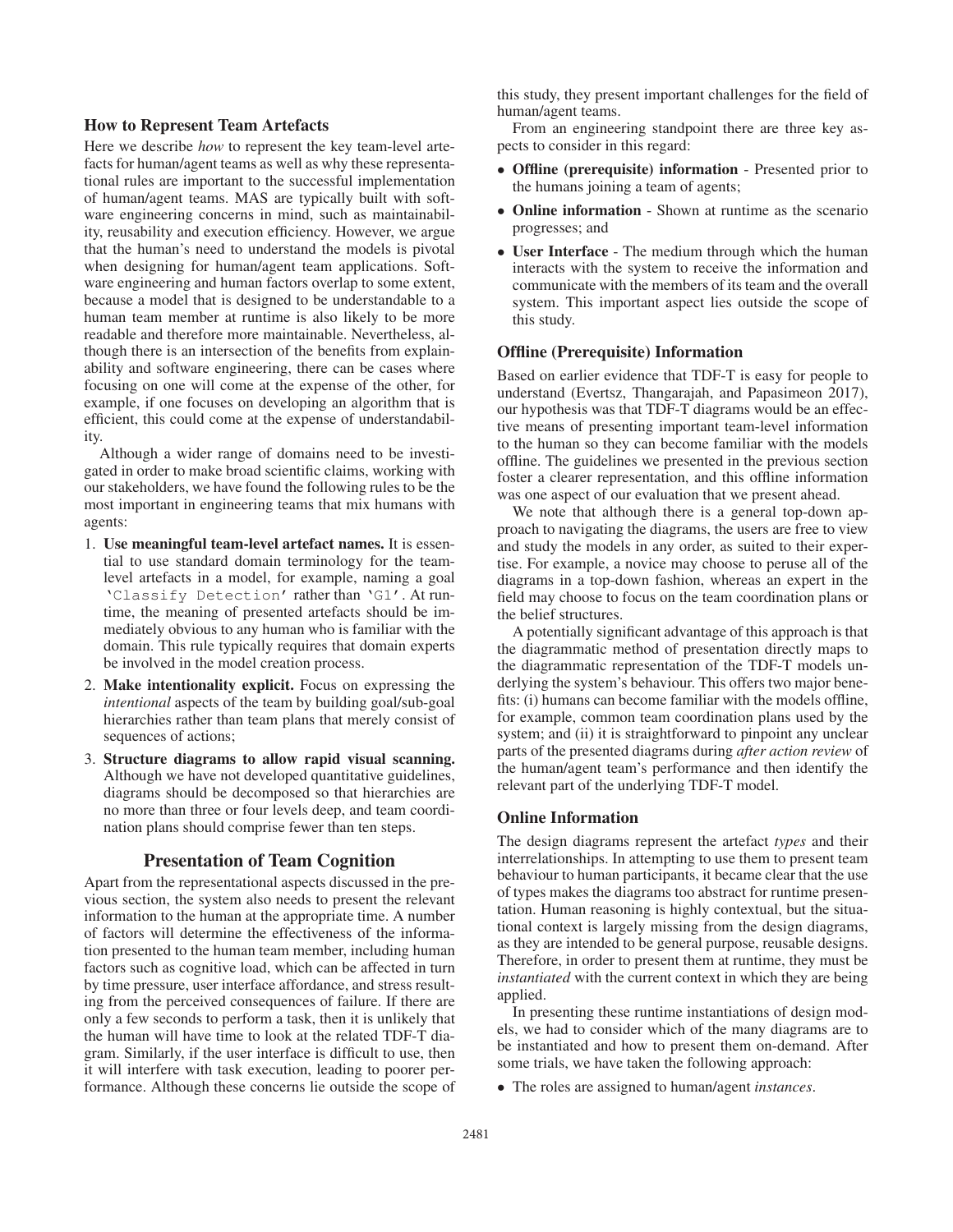- The team structures at the design stage can capture context-dependent alternatives, but at runtime, the instantiated team structure must be presented with the human's role(s) within the team clearly indicated.
- When a team is required to respond to an event, the relevant team coordination plan is instantiated and displayed, with a clear indication of the tasks required to be performed by the human. Note that not all of the team coordination plan might be instantiated at the start, but as the plan unfolds, further bindings will occur and the UI must update the diagram as the plan progresses.

This approach requires the following three components:

- an agent/team design tool,
- an agent/team programming language that implements the artefacts in the design, and
- middleware that extracts the relevant design diagrams, instantiates them and updates the instantiations by observing the runtime agent/team execution. This middleware must be integrated with the UI.

In our prototype, we use TDF-T as the design tool, the SARL agent language (Rodriguez, Gaud, and Galland 2014) for the implementation and we developed a proof-of-concept middleware integrated with a Java-based UI.

## User Evaluation

Our research objective was to investigate the utility of TDF-T in supporting humans in human/agent teams. Following encouraging trials of the approach, we evaluated the hypothesis that the presentation of TDF-T diagrams at runtime will significantly enhance the human's performance in a human/agent team. To test this hypothesis, we developed the TDF-T/SARL/StarCraft testbed and case study described earlier.

In order to successfully defend the Messenger, the participant must (i) maintain formation, (ii) not move to defend the attacked east flank (the North agent is nearer), (iii) move to a north-west position to fill the gap left by the North agent who is fighting on the east flank, (iv) fight the attacker from the north, (v) move back west into formation, (vi) fight the west attacker while moving east to keep the team in view, and (vii) fight the enemy who attacks from the south-east. These seven checkpoints were the criteria by which the human's performance was evaluated. If the Messenger was killed at any point, the scenario was re-run from the checkpoint which comes immediately *after* the point where the participant failed in the previous run. In this way, each participant's performance was recorded for all seven checkpoints (see Figure 5 for a diagram showing all of the checkpoints apart from (i) and (v), which only relate to screen formation around the Messenger; their inclusion would unnecessarily complicate the diagram).

#### **Experiments**

Two experimental conditions were evaluated. In the TDF-T condition, TDF-T diagrams were presented, whereas in the Baseline (non TDF-T) condition, no TDF-T diagrams



Figure 5: Scenario progression

were shown. From a pool of 16, eight participants were randomly allocated to each condition; all had a computer science background. Both groups were given practice in using the testbed UI until they could interact with the game proficiently.

#### TDF-T Condition:

The participants were given a written introduction to TDF-T, covering: strategy, role enactment, team structure and team coordination plan diagrams. Their understanding of TDF-T was then tested with a further series of the same types of diagram and a questionnaire. All of the participants completed the questionnaire successfully, indicating sufficient competence to understand the diagrams to be presented during the scenario run. This test also served as a way of evaluating the suitability of TDF-T diagrams for the case study.

They were then given a written account of the scenario that was a paraphrase of the description presented earlier in the Case Study and Testbed section, and were shown the strategy, role enactment and team structure diagrams for the scenario. The role enactment diagram was instantiated to show the role they would take on, and highlighted the goals their role was responsible for. The team structure diagram showed their role in the team hierarchy. During the running scenario, the relevant instantiated team coordination plans were displayed when the human was required to coordinate their actions with the rest of the team. After the game was over, they filled out a survey form with two questions that rated from 1-6: (i) how easy the TDF-T diagrams were to understand, and (ii) how helpful the participants found them to be during the scenario run.

#### Baseline (non TDF-T):

The participants were given the same written account of the scenario as the group in the TDF-T condition, but augmented with the following information: (i) the participant is responsible for defending the west flank of the team, and (ii) the participant has limited line of sight, and must keep the team in view so as not to lose sight of them. This extra information corresponds to what was shown to the participants in the TDF-T diagrams in the TDF-T condition.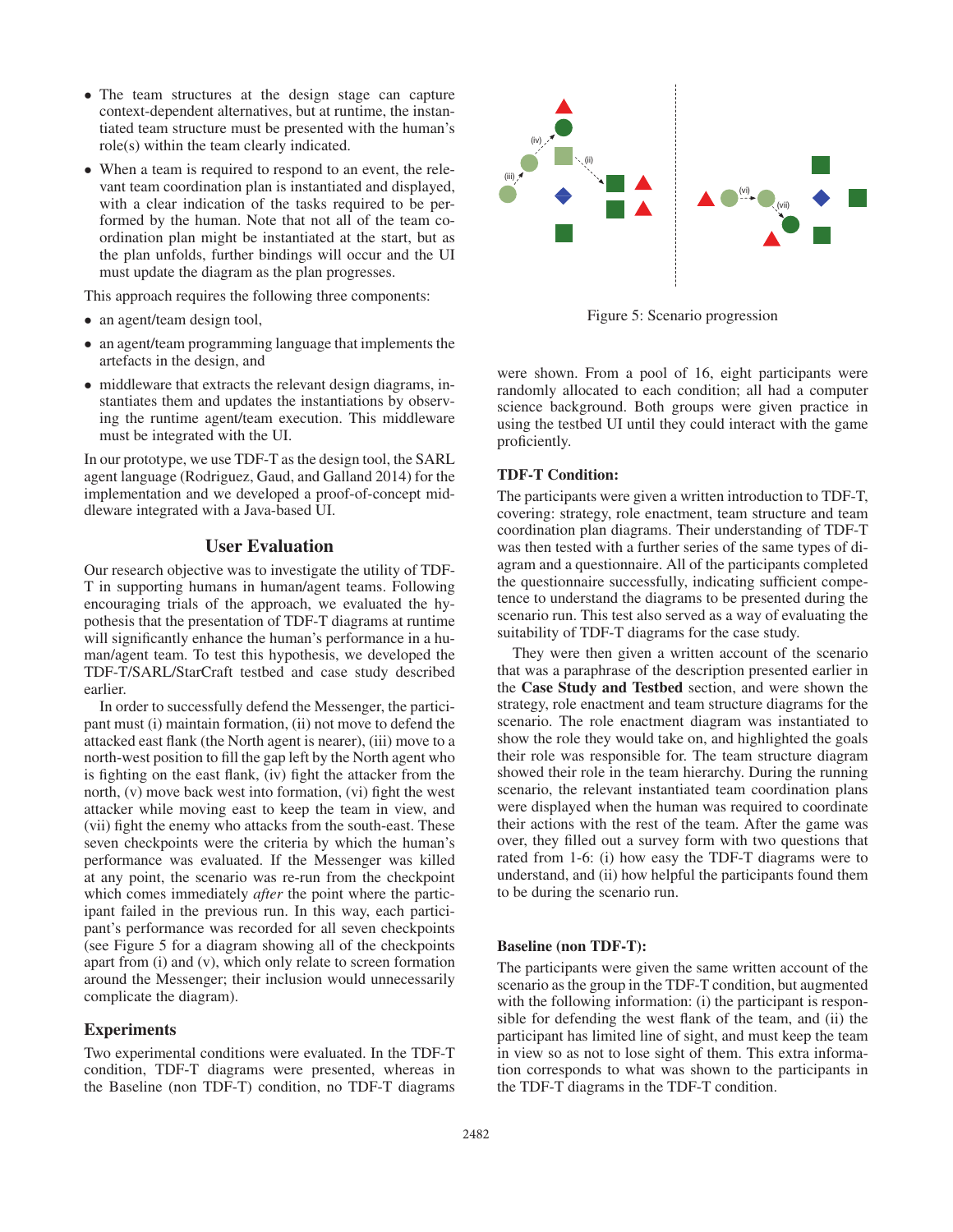#### Results and Analysis

Table 1 shows, for each checkpoint, the mean percentage of participants who correctly handled the checkpoint in each condition. The results indicate a clear advantage for the TDF-T group. In the baseline condition, at checkpoint (ii), 75% went east to fight the enemy, leaving the west flank exposed; this was despite being told they were responsible for the west flank. After the restart, they stayed on the west flank, but did not know to move north-west to fill the gap created by the North agent moving east. Also, none of the participants in the baseline condition kept the team in view as it moved east, and so they were all out of position when the south-east enemy attacked, and although the south-east enemy could be seen, the participants could not get there before the Messenger was killed.

In the TDF-T group, understandability of the diagrams was rated highly ( $\mu_1 = 85\%$ ,  $\sigma_1 = 0.11$ ), as was their assessment of how helpful the TDF-T diagrams were ( $\mu_2$  = 85%,  $\sigma_2$  = 0.06). This subjective impression was backed up by: (i) all of them successfully completing the questionnaire that tested their understanding of TDF-T during the tutorial phase, and (ii) their superior performance in the game, despite only having a short time to learn the TDF-T notation.

We were curious as to why most of the non TDF-T group went to defend against the attack from the east (checkpoint (ii)), even though they were told their role in the team was to defend the west flank. From the debrief after the experiment, it was clear that it was just a knee-jerk reaction to the attack; they hadn't forgotten the instruction to defend the west flank, but perceived it as a surprise attack that would make the original strategy ineffective. We believe that the TDF-T group resisted the temptation to defend the east flank because the team coordination plan had popped up on the UI, and in some sense conveyed the fact that it was *current* rather than an outdated strategy that was invalidated by the surprise attack. This highlights an important aspect of how humans perform in teams; if they believe that the team has not fully taken the situation into account, they may elect to act independently.

In summary, the results clearly indicate the need for a framework, such as the one we have described, that uses diagrammatic representations and dynamic runtime presentations of team cognition, as it significantly enhances the human's ability to effectively collaborate and participate in such teams.

#### **Discussion**

This paper presented a framework for engineering human/agent teams to support presenting team cognition to the human team members at runtime. This approach uses the same diagrammatic team representation to both *design* and *present* team decision making.

The key design concepts for human/agent team models were discussed, as well as general heuristics for designing the diagrams to be displayed. Note that we are not claiming that TDF-T is the optimal diagrammatic representation for supporting human/agent teams; another diagrammatic representation with similar concepts could potentially have been

| <b>Checkpoint</b>                                                                                                                                                                          | Mean $%$<br><b>TDF-T</b>                      | Mean $\%$<br><b>Baseline</b> |
|--------------------------------------------------------------------------------------------------------------------------------------------------------------------------------------------|-----------------------------------------------|------------------------------|
| (i) maintain formation<br>(ii) do not go east<br>(iii) move north-west<br>(iv) fight north attacker<br>(v) back into formation<br>(vi) fight and move east<br>(vii) fight south-east enemy | 100<br>87.5<br>87.5<br>87.5<br>75<br>75<br>75 | 87.5<br>25<br>0<br>75        |

Table 1: Mean percentage completing each checkpoint

used instead.

We developed novel presentation techniques that instantiate the relevant diagrams at runtime so that they are grounded and show the human team member the relevant context. This allows the human to see their role in the team and fulfil their responsibilities at the appropriate junctures during plan execution.

The utility of the approach was evaluated using a purposebuilt TDF-T/SARL/StarCraft testbed, and the case study indicated that the diagrammatic team representation helps the human team member work in concert with the artificial agents.

We believe that a number of factors contributed to the effectiveness of the approach, including (i) the BDI model is natural to humans and they relate to it as an account of teamlevel cognition, (ii) the diagrammatic representation is intuitive and the human can easily understand the team structure, their own role(s) and goals, and the part they need to play in the current coordination plan, and (iii) the use of predefined models allows the human to understand the system in advance and quickly recognise the current approach and how it relates to the situation faced; this latter aspect is common in exclusively human teams, where there is often shared knowledge of standard tactics that work well in the domain.

In this paper, we have focused on how to engineer human/agent teams and present their cognition to human team members. Of course, there are many other aspects to human/agent teaming that we have not addressed, and they represent opportunities for complementing the work reported here. For example, transparency, performance, flexible autonomy, trust, psychological safety, group cohesion, maintenance of shared knowledge, learning and adapting to humans in the team, communication, interacting with physical environments and so on, to name a few. As human/agent teams become more pervasive, innovative solutions will be required to address these issues.

#### Acknowledgements

We are grateful to DST Group and the Defence Science Institute for their invaluable support of this work.